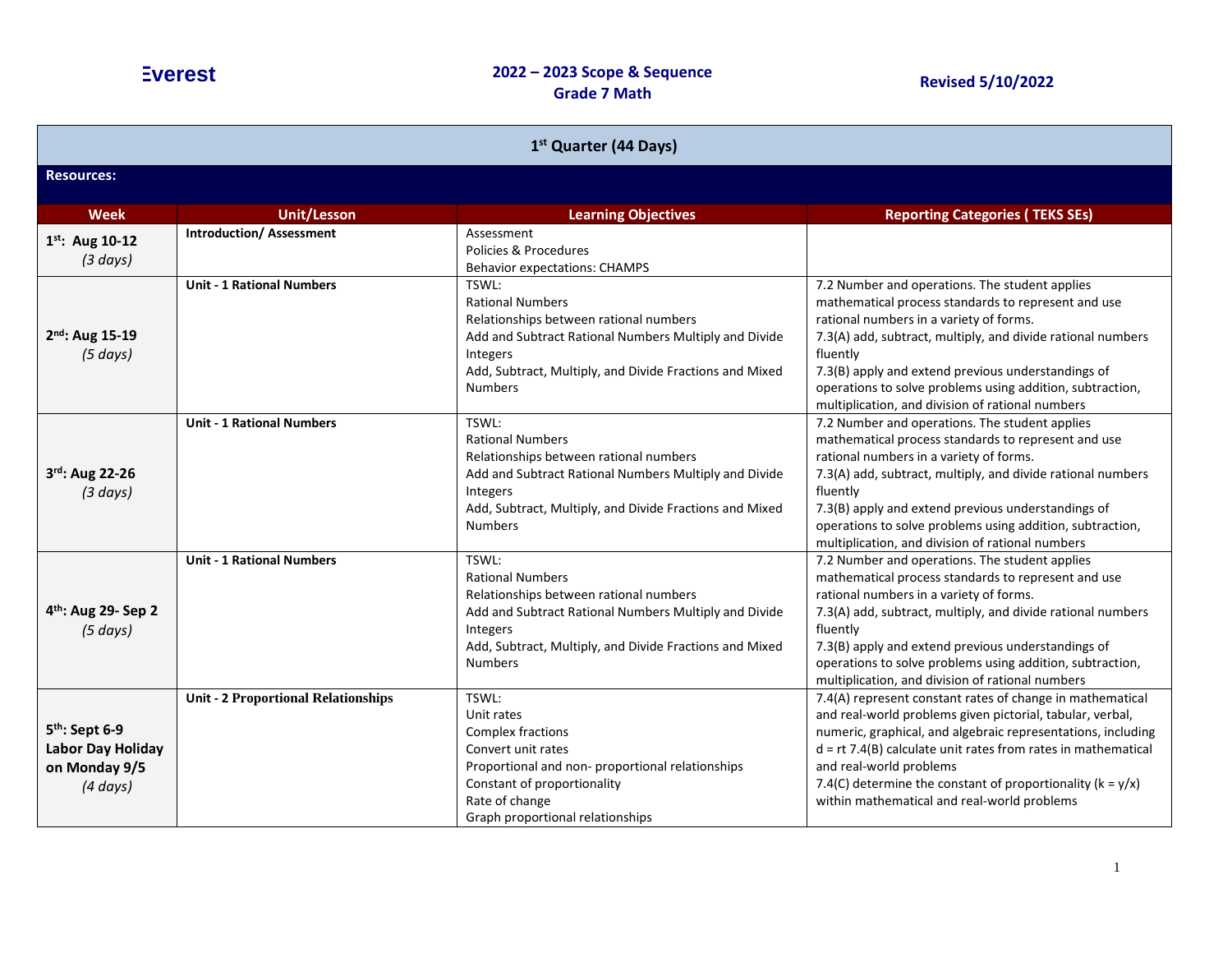| 1 <sup>st</sup> Quarter (44 Days)                      |                                            |                                                                                                                                                                                                        |                                                                                                                                                                                                                                                                                                                                                                                                                                                                                                                                                                                                                                                                                                         |  |
|--------------------------------------------------------|--------------------------------------------|--------------------------------------------------------------------------------------------------------------------------------------------------------------------------------------------------------|---------------------------------------------------------------------------------------------------------------------------------------------------------------------------------------------------------------------------------------------------------------------------------------------------------------------------------------------------------------------------------------------------------------------------------------------------------------------------------------------------------------------------------------------------------------------------------------------------------------------------------------------------------------------------------------------------------|--|
| <b>Resources:</b>                                      |                                            |                                                                                                                                                                                                        |                                                                                                                                                                                                                                                                                                                                                                                                                                                                                                                                                                                                                                                                                                         |  |
| <b>Week</b>                                            | <b>Unit/Lesson</b>                         | <b>Learning Objectives</b>                                                                                                                                                                             | <b>Reporting Categories (TEKS SEs)</b>                                                                                                                                                                                                                                                                                                                                                                                                                                                                                                                                                                                                                                                                  |  |
|                                                        |                                            |                                                                                                                                                                                                        | 7.4(D) solve problems involving ratios, rates, and percents,<br>including multi step problems involving percent increase and<br>percent decrease, and financial literacy problems<br>7.4(E) convert between measurement systems, including the<br>use of proportions and the use of unit rates                                                                                                                                                                                                                                                                                                                                                                                                          |  |
| 6th: Sept 12-16<br>(5 days)                            | <b>Unit - 2 Proportional Relationships</b> | TSWL:<br>Unit rates<br>Complex fractions<br>Convert unit rates<br>Proportional and non-proportional relationships<br>Constant of proportionality<br>Rate of change<br>Graph proportional relationships | 7.4(A) represent constant rates of change in mathematical<br>and real-world problems given pictorial, tabular, verbal,<br>numeric, graphical, and algebraic representations, including<br>$d = rt$ 7.4(B) calculate unit rates from rates in mathematical<br>and real-world problems<br>7.4(C) determine the constant of proportionality ( $k = y/x$ )<br>within mathematical and real-world problems<br>7.4(D) solve problems involving ratios, rates, and percents,<br>including multi step problems involving percent increase and<br>percent decrease, and financial literacy problems<br>7.4(E) convert between measurement systems, including the<br>use of proportions and the use of unit rates |  |
| 7th: Sept 19-22<br>PD Day Friday 9/23<br>$(4 \, days)$ | Unit - 2 Proportional Relationships        | TSWL:<br>Unit rates<br>Complex fractions<br>Convert unit rates<br>Proportional and non-proportional relationships<br>Constant of proportionality<br>Rate of change<br>Graph proportional relationships | 7.4(A) represent constant rates of change in mathematical<br>and real-world problems given pictorial, tabular, verbal,<br>numeric, graphical, and algebraic representations, including<br>$d = rt$ 7.4(B) calculate unit rates from rates in mathematical<br>and real-world problems<br>7.4(C) determine the constant of proportionality ( $k = y/x$ )<br>within mathematical and real-world problems<br>7.4(D) solve problems involving ratios, rates, and percents,<br>including multi step problems involving percent increase and<br>percent decrease, and financial literacy problems<br>7.4(E) convert between measurement systems, including the<br>use of proportions and the use of unit rates |  |
| 8th: Sept 26-30<br>(5 days)                            | Unit - 3 Apply Proportionality to Percent  | TSWL:<br>Estimation of percentage<br>Percent of a number<br>Percent proportions<br>Percent equations<br>Percent of change<br>Sales tax, tip, markup, and discount<br>Simple & compound interest        | 7.4(D) solve problems involving ratios, rates, and percents,<br>including multi step problems involving percent increase and<br>percent decrease, and financial literacy problems<br>7.13(E) calculate and compare simple interest and<br>compound interest earnings                                                                                                                                                                                                                                                                                                                                                                                                                                    |  |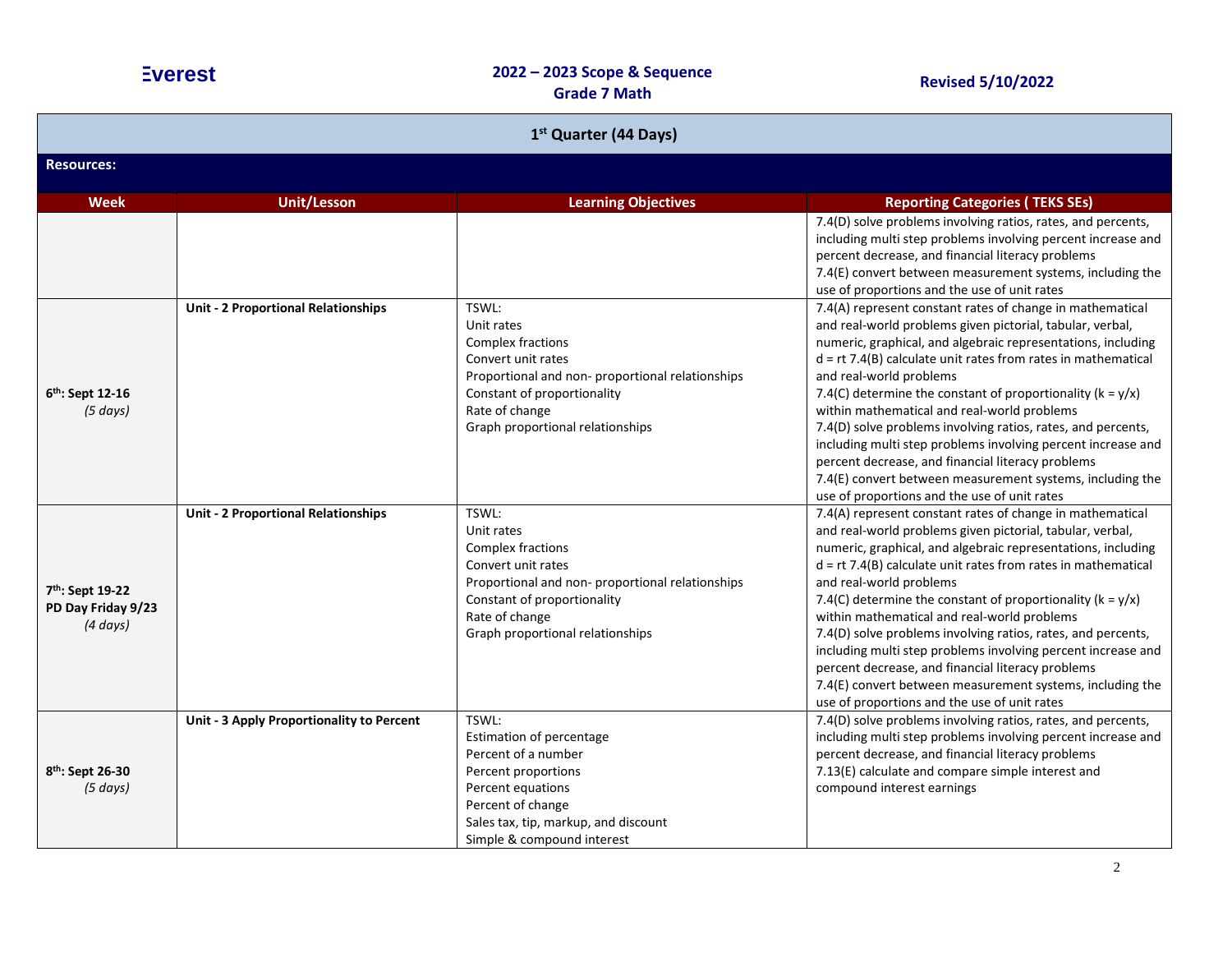| 1 <sup>st</sup> Quarter (44 Days)          |                                           |                                                                                                                                                                                                 |                                                                                                                                                                                                                                                                      |  |
|--------------------------------------------|-------------------------------------------|-------------------------------------------------------------------------------------------------------------------------------------------------------------------------------------------------|----------------------------------------------------------------------------------------------------------------------------------------------------------------------------------------------------------------------------------------------------------------------|--|
| <b>Resources:</b>                          |                                           |                                                                                                                                                                                                 |                                                                                                                                                                                                                                                                      |  |
| <b>Week</b>                                | Unit/Lesson                               | <b>Learning Objectives</b>                                                                                                                                                                      | <b>Reporting Categories (TEKS SEs)</b>                                                                                                                                                                                                                               |  |
| 9 <sup>th</sup> : Oct 3-7<br>$(5 \, days)$ | Unit - 3 Apply Proportionality to Percent | TSWL:<br>Estimation of percentage<br>Percent of a number<br>Percent proportions<br>Percent equations<br>Percent of change<br>Sales tax, tip, markup, and discount<br>Simple & compound interest | 7.4(D) solve problems involving ratios, rates, and percents,<br>including multi step problems involving percent increase and<br>percent decrease, and financial literacy problems<br>7.13(E) calculate and compare simple interest and<br>compound interest earnings |  |
| $10^{th}$ : Oct 10-14<br>$(5 \, days)$     | Unit - 3 Apply Proportionality to Percent | TSWL:<br>Estimation of percentage<br>Percent of a number<br>Percent proportions<br>Percent equations<br>Percent of change<br>Sales tax, tip, markup, and discount<br>Simple & compound interest | 7.4(D) solve problems involving ratios, rates, and percents,<br>including multi step problems involving percent increase and<br>percent decrease, and financial literacy problems<br>7.13(E) calculate and compare simple interest and<br>compound interest earnings |  |

| 2nd Quarter (45 Days)                                      |                                            |                                                                                                                                     |                                                                                                                                                                                                                                                                                                          |
|------------------------------------------------------------|--------------------------------------------|-------------------------------------------------------------------------------------------------------------------------------------|----------------------------------------------------------------------------------------------------------------------------------------------------------------------------------------------------------------------------------------------------------------------------------------------------------|
| <b>Resources:</b>                                          |                                            |                                                                                                                                     |                                                                                                                                                                                                                                                                                                          |
| Week                                                       | Unit/Lesson                                | <b>Learning Objectives</b>                                                                                                          | <b>Reporting Categories (TEKS SEs)</b>                                                                                                                                                                                                                                                                   |
| $1st$ : Oct 17-21<br>$(5 \, days)$                         | Unit - 4 Apply Proportionality to Geometry | TSWL:<br>Scale drawings<br>Attributes of similar figures<br>Changes in dimensions - perimeter and area<br>Circumference of a circle | 7.5(A) generalize the critical attributes of similarity,<br>including ratios within and between similar shapes<br>7.5(B) describe pi as the ratio of the circumference of a<br>circle to its diameter<br>7.5(C) solve mathematical and real-world problems involving<br>similar shape and scale drawings |
| 2nd: Oct 24-28<br>$(5 \, days)$                            | Unit - 4 Apply Proportionality to Geometry | TSWL:<br>Scale drawings<br>Attributes of similar figures<br>Changes in dimensions - perimeter and area<br>Circumference of a circle | 7.5(A) generalize the critical attributes of similarity,<br>including ratios within and between similar shapes<br>7.5(B) describe pi as the ratio of the circumference of a<br>circle to its diameter<br>7.5(C) solve mathematical and real-world problems involving<br>similar shape and scale drawings |
| $3rd$ : Nov 1-4<br>PT Conf Mon 10/31<br>$(4 \text{ days})$ | Unit - 4 Apply Proportionality to Geometry | TSWL:<br>Scale drawings<br>Attributes of similar figures                                                                            | 7.5(A) generalize the critical attributes of similarity,<br>including ratios within and between similar shapes                                                                                                                                                                                           |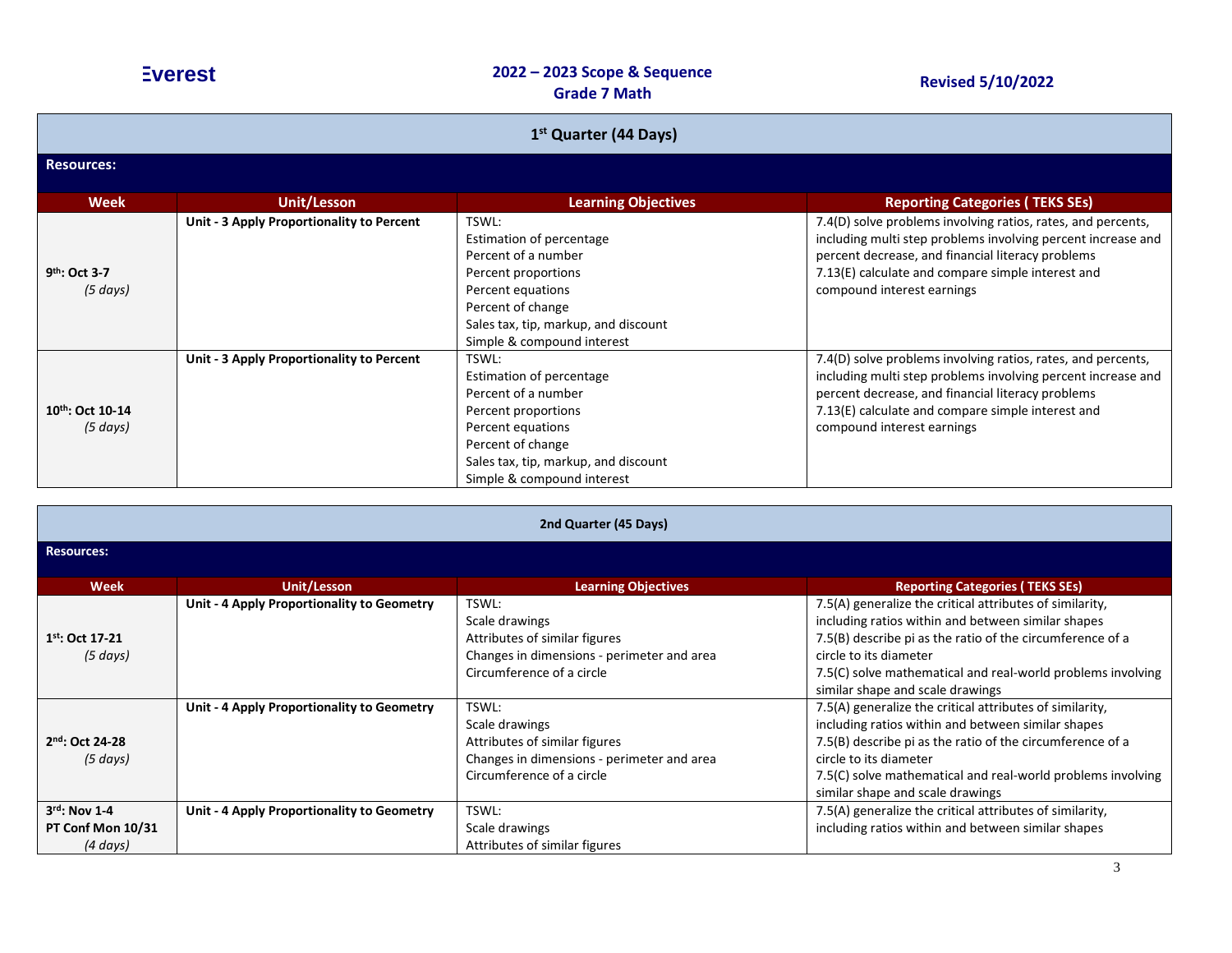| 2nd Quarter (45 Days)                   |                                               |                                                                                                                                                                                                           |                                                                                                                                                                                                                                                                                                                                                                                                                                                                                                                                                                                                                                                                                                                  |  |  |
|-----------------------------------------|-----------------------------------------------|-----------------------------------------------------------------------------------------------------------------------------------------------------------------------------------------------------------|------------------------------------------------------------------------------------------------------------------------------------------------------------------------------------------------------------------------------------------------------------------------------------------------------------------------------------------------------------------------------------------------------------------------------------------------------------------------------------------------------------------------------------------------------------------------------------------------------------------------------------------------------------------------------------------------------------------|--|--|
| <b>Resources:</b>                       |                                               |                                                                                                                                                                                                           |                                                                                                                                                                                                                                                                                                                                                                                                                                                                                                                                                                                                                                                                                                                  |  |  |
| <b>Week</b>                             | <b>Unit/Lesson</b>                            | <b>Learning Objectives</b>                                                                                                                                                                                | <b>Reporting Categories (TEKS SEs)</b>                                                                                                                                                                                                                                                                                                                                                                                                                                                                                                                                                                                                                                                                           |  |  |
|                                         |                                               | Changes in dimensions - perimeter and area<br>Circumference of a circle                                                                                                                                   | 7.5(B) describe pi as the ratio of the circumference of a<br>circle to its diameter<br>7.5(C) solve mathematical and real-world problems involving<br>similar shape and scale drawings                                                                                                                                                                                                                                                                                                                                                                                                                                                                                                                           |  |  |
| $4^{th}$ : Nov 5-9<br>$(5 \, days)$     | Unit - 5 Apply Proportionality to Probability | TSWL:<br>Probability of simple events<br>Sample spaces<br>Theoretical probability<br><b>Experimental probability</b><br>Probability of compound events<br>Simulations<br>Independent and dependent events | 7.6(A) represent sample spaces for simple and compound<br>events using lists and tree diagrams<br>7.6(C) make predictions and determine solutions using<br>experimental data for simple and compound events<br>7.6(D) make predictions and determine solutions using<br>theoretical probability for simple and compound events<br>7.6(E) find the probabilities of a simple event and its<br>complement and describe the relationship between the two<br>7.6(H) solve problems using qualitative and quantitative<br>predictions and comparisons from simple experiments<br>7.6(I) determine experimental and theoretical probabilities<br>related to simple and compound events using data and<br>sample spaces |  |  |
| 5 <sup>th</sup> : Nov 7-11<br>(5 days)  | Unit - 5 Apply Proportionality to Probability | TSWL:<br>Probability of simple events<br>Sample spaces<br>Theoretical probability<br><b>Experimental probability</b><br>Probability of compound events<br>Simulations<br>Independent and dependent events | 7.6(A) represent sample spaces for simple and compound<br>events using lists and tree diagrams<br>7.6(C) make predictions and determine solutions using<br>experimental data for simple and compound events<br>7.6(D) make predictions and determine solutions using<br>theoretical probability for simple and compound events<br>7.6(E) find the probabilities of a simple event and its<br>complement and describe the relationship between the two<br>7.6(H) solve problems using qualitative and quantitative<br>predictions and comparisons from simple experiments<br>7.6(I) determine experimental and theoretical probabilities<br>related to simple and compound events using data and<br>sample spaces |  |  |
| $6th$ : Nov 14-18<br>$(2 \text{ days})$ | Unit - 5 Apply Proportionality to Probability | TSWL:<br>Probability of simple events<br>Sample spaces<br>Theoretical probability<br><b>Experimental probability</b><br>Probability of compound events<br>Simulations<br>Independent and dependent events | 7.6(A) represent sample spaces for simple and compound<br>events using lists and tree diagrams<br>7.6(C) make predictions and determine solutions using<br>experimental data for simple and compound events<br>7.6(D) make predictions and determine solutions using<br>theoretical probability for simple and compound events<br>7.6(E) find the probabilities of a simple event and its<br>complement and describe the relationship between the two                                                                                                                                                                                                                                                            |  |  |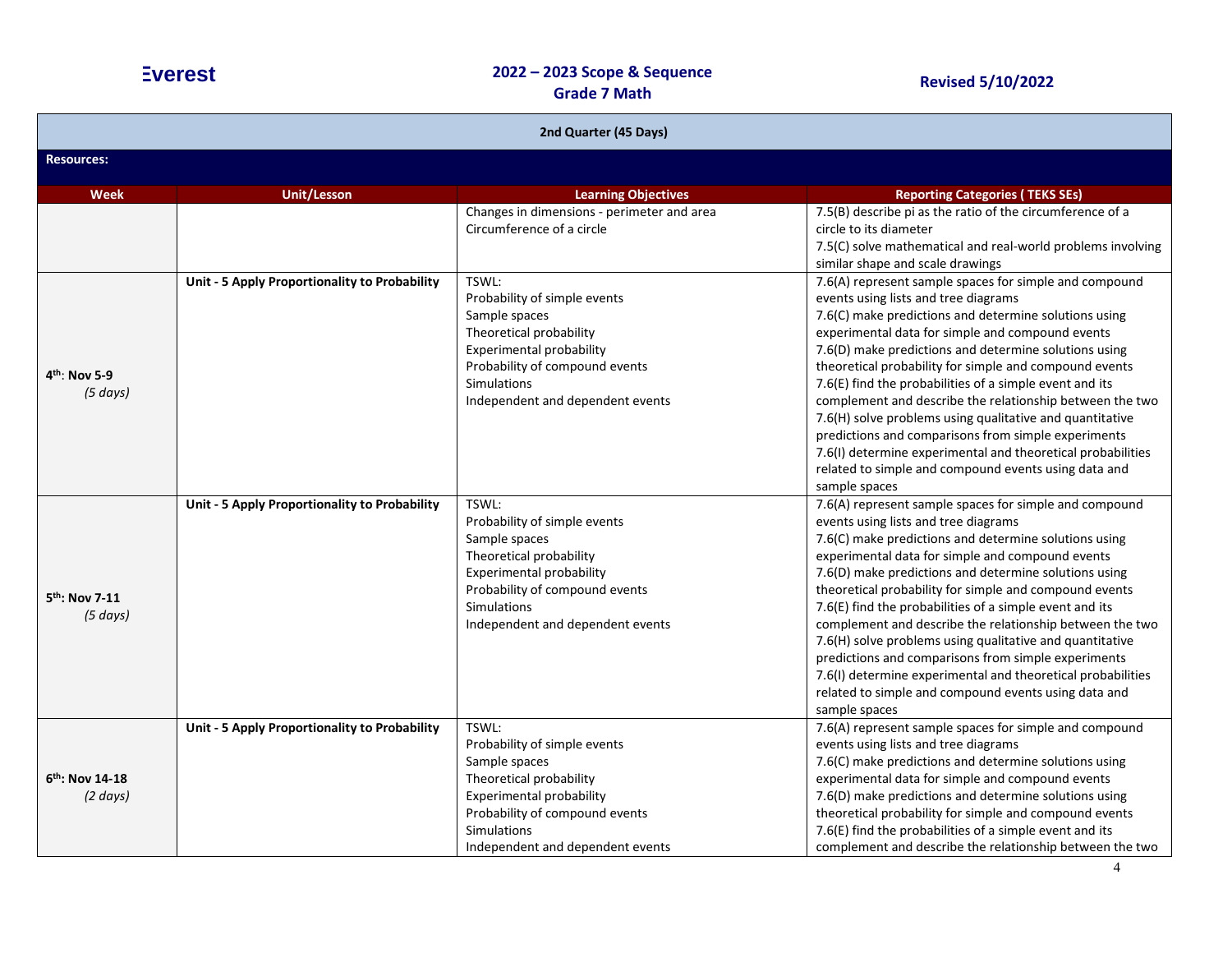| 2nd Quarter (45 Days)                      |                                      |                                                                                                                                         |                                                                                                                                                                                                                                                                                                                         |
|--------------------------------------------|--------------------------------------|-----------------------------------------------------------------------------------------------------------------------------------------|-------------------------------------------------------------------------------------------------------------------------------------------------------------------------------------------------------------------------------------------------------------------------------------------------------------------------|
| <b>Resources:</b>                          |                                      |                                                                                                                                         |                                                                                                                                                                                                                                                                                                                         |
| Week                                       | <b>Unit/Lesson</b>                   | <b>Learning Objectives</b>                                                                                                              | <b>Reporting Categories (TEKS SEs)</b>                                                                                                                                                                                                                                                                                  |
|                                            |                                      |                                                                                                                                         | 7.6(H) solve problems using qualitative and quantitative<br>predictions and comparisons from simple experiments<br>7.6(I) determine experimental and theoretical probabilities<br>related to simple and compound events using data and<br>sample spaces                                                                 |
| 7 <sup>th</sup> : Nov 21-25                | <b>Thanksgiving Holiday</b>          |                                                                                                                                         |                                                                                                                                                                                                                                                                                                                         |
| <b>Thanksgiving</b>                        |                                      |                                                                                                                                         |                                                                                                                                                                                                                                                                                                                         |
| $(0 \, days)$                              |                                      |                                                                                                                                         |                                                                                                                                                                                                                                                                                                                         |
| 8 <sup>th</sup> : Nov 28-Dec 2<br>(5 days) | <b>Unit - 6 Linear Relationships</b> | TSWL:<br>Linear relationships<br>Equations of linear relationships<br>Slope<br>Slope intercept form<br>Equations from tables and graphs | 7.7 Expressions, equations, and relationships. The student<br>applies mathematical process standards to represent linear<br>relationships using multiple representations<br>7.7(A) represent linear relationships using verbal<br>descriptions, tables, graphs, and equations that simplify to<br>the form $y = mx + b$ |
| 9th: Dec 5-9<br>(5 days)                   | <b>Unit - 6 Linear Relationships</b> | TSWL:<br>Linear relationships<br>Equations of linear relationships<br>Slope<br>Slope intercept form<br>Equations from tables and graphs | 7.7 Expressions, equations, and relationships. The student<br>applies mathematical process standards to represent linear<br>relationships using multiple representations<br>7.7(A) represent linear relationships using verbal<br>descriptions, tables, graphs, and equations that simplify to<br>the form $y = mx + b$ |
| 10th: Dec 12-16<br>(5 days)                | <b>Unit - 6 Linear Relationships</b> | TSWL:<br>Linear relationships<br>Equations of linear relationships<br>Slope<br>Slope intercept form<br>Equations from tables and graphs | 7.7 Expressions, equations, and relationships. The student<br>applies mathematical process standards to represent linear<br>relationships using multiple representations<br>7.7(A) represent linear relationships using verbal<br>descriptions, tables, graphs, and equations that simplify to<br>the form $y = mx + b$ |

| 3rd Quarter (42 Days)                                       |                                     |                                                                                                                                |                                                                                                                                                                                                                                       |
|-------------------------------------------------------------|-------------------------------------|--------------------------------------------------------------------------------------------------------------------------------|---------------------------------------------------------------------------------------------------------------------------------------------------------------------------------------------------------------------------------------|
| Resources:                                                  |                                     |                                                                                                                                |                                                                                                                                                                                                                                       |
| <b>Week</b>                                                 | Unit/Lesson                         | <b>Learning Objectives</b>                                                                                                     | <b>Reporting Categories (TEKS SEs)</b>                                                                                                                                                                                                |
| $1^{st}$ : Jan 4-6<br>Tues 1/3 PD Day<br>$(3 \text{ days})$ | Unit - 7 Equations and Inequalities | TSWL:<br>To solve one step equations<br>To solve equations with rational coefficients<br>To solve and write two step equations | 7.10(A) write one-variable, two-step equations and<br>inequalities to represent constraints or conditions within<br>problems 7.10(C) write a corresponding real-world problem<br>given a one-variable, twostep equation or inequality |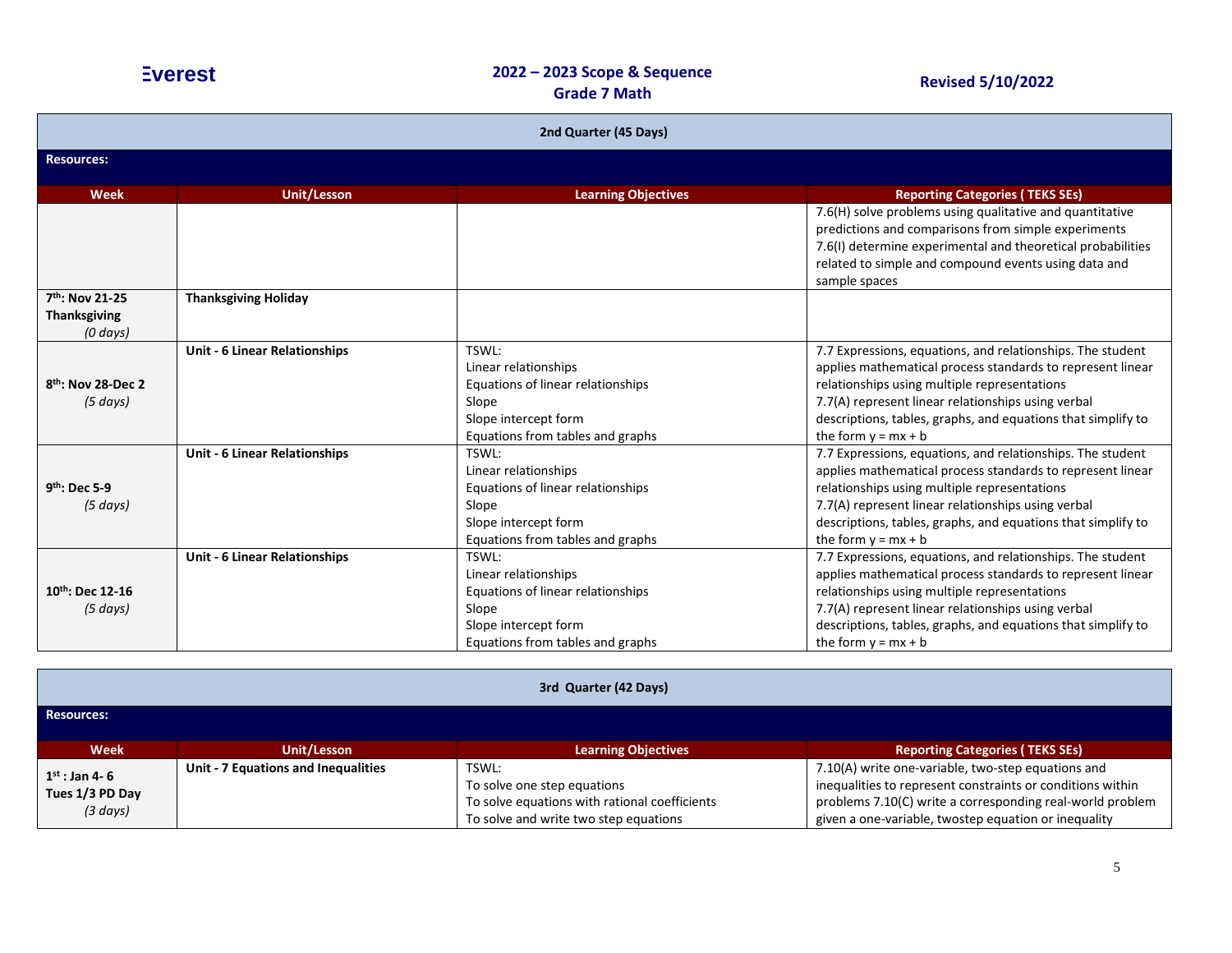| 3rd Quarter (42 Days)                                                  |                                        |                                                                                                                                                                                                                                                                                |                                                                                                                                                                                                                                                                                                                                                                                                                                                                                 |
|------------------------------------------------------------------------|----------------------------------------|--------------------------------------------------------------------------------------------------------------------------------------------------------------------------------------------------------------------------------------------------------------------------------|---------------------------------------------------------------------------------------------------------------------------------------------------------------------------------------------------------------------------------------------------------------------------------------------------------------------------------------------------------------------------------------------------------------------------------------------------------------------------------|
| <b>Resources:</b>                                                      |                                        |                                                                                                                                                                                                                                                                                |                                                                                                                                                                                                                                                                                                                                                                                                                                                                                 |
| <b>Week</b>                                                            | <b>Unit/Lesson</b>                     | <b>Learning Objectives</b>                                                                                                                                                                                                                                                     | <b>Reporting Categories (TEKS SEs)</b>                                                                                                                                                                                                                                                                                                                                                                                                                                          |
|                                                                        |                                        | To solve two step equations using the distributive<br>property<br>To solve one step inequalities<br>To solve and write two step inequalities                                                                                                                                   | 7.11(A) model and solve one-variable, two-step equations<br>and inequalities<br>7.11(B) determine if the given value(s) make(s) one-variable,<br>two-step equations and inequalities true                                                                                                                                                                                                                                                                                       |
| $2nd$ : Jan 9-13<br>(5 days)                                           | Unit - 7 Equations and Inequalities    | TSWL:<br>To solve one step equations<br>To solve equations with rational coefficients<br>To solve and write two step equations<br>To solve two step equations using the distributive<br>property<br>To solve one step inequalities<br>To solve and write two step inequalities | 7.10(A) write one-variable, two-step equations and<br>inequalities to represent constraints or conditions within<br>problems 7.10(C) write a corresponding real-world problem<br>given a one-variable, twostep equation or inequality<br>7.11(A) model and solve one-variable, two-step equations<br>and inequalities<br>7.11(B) determine if the given value(s) make(s) one-variable,<br>two-step equations and inequalities true                                              |
| $3^{rd}$ : Jan 16-20<br><b>Mon 1/16 MLK</b><br>Holiday<br>$(4 \ days)$ | Unit - 7 Equations and Inequalities    | TSWL:<br>To solve one step equations<br>To solve equations with rational coefficients<br>To solve and write two step equations<br>To solve two step equations using the distributive<br>property<br>To solve one step inequalities<br>To solve and write two step inequalities | 7.10(A) write one-variable, two-step equations and<br>inequalities to represent constraints or conditions within<br>problems 7.10(C) write a corresponding real-world problem<br>given a one-variable, twostep equation or inequality<br>7.11(A) model and solve one-variable, two-step equations<br>and inequalities<br>7.11(B) determine if the given value(s) make(s) one-variable,<br>two-step equations and inequalities true                                              |
| $4th$ : Jan 23-27<br>(5 days)                                          | Unit - 7 Equations and Inequalities    | TSWL:<br>To solve one step equations<br>To solve equations with rational coefficients<br>To solve and write two step equations<br>To solve two step equations using the distributive<br>property<br>To solve one step inequalities<br>To solve and write two step inequalities | 7.10(A) write one-variable, two-step equations and<br>inequalities to represent constraints or conditions within<br>problems 7.10(C) write a corresponding real-world problem<br>given a one-variable, twostep equation or inequality<br>7.11(A) model and solve one-variable, two-step equations<br>and inequalities<br>7.11(B) determine if the given value(s) make(s) one-variable,<br>two-step equations and inequalities true                                              |
| 5 <sup>th</sup> : Jan 30 - Feb 3<br>(5 days)                           | Unit - 8 Develop Geometry with algebra | TSWL:<br>Angle relationships<br>Supplementary & complementary angles Sums of angles<br>in triangles<br>Area of a circle<br>Area of composite figures<br>Volume of prisms<br>Volume of pyramids<br>Surface area of rectangular prisms<br>Surface area of triangular prisms      | 7.8(A) model the relationship between the volume of a<br>rectangular prism and a rectangular pyramid having both<br>congruent bases and heights and connect that relationship<br>to the formulas<br>7.8(C) use models to determine the approximate formulas<br>for the circumference and area of a circle and connect the<br>models to the actual formulas<br>7.9(A) solve problems involving the volume of rectangular<br>prisms, triangular prisms, rectangular pyramids, and |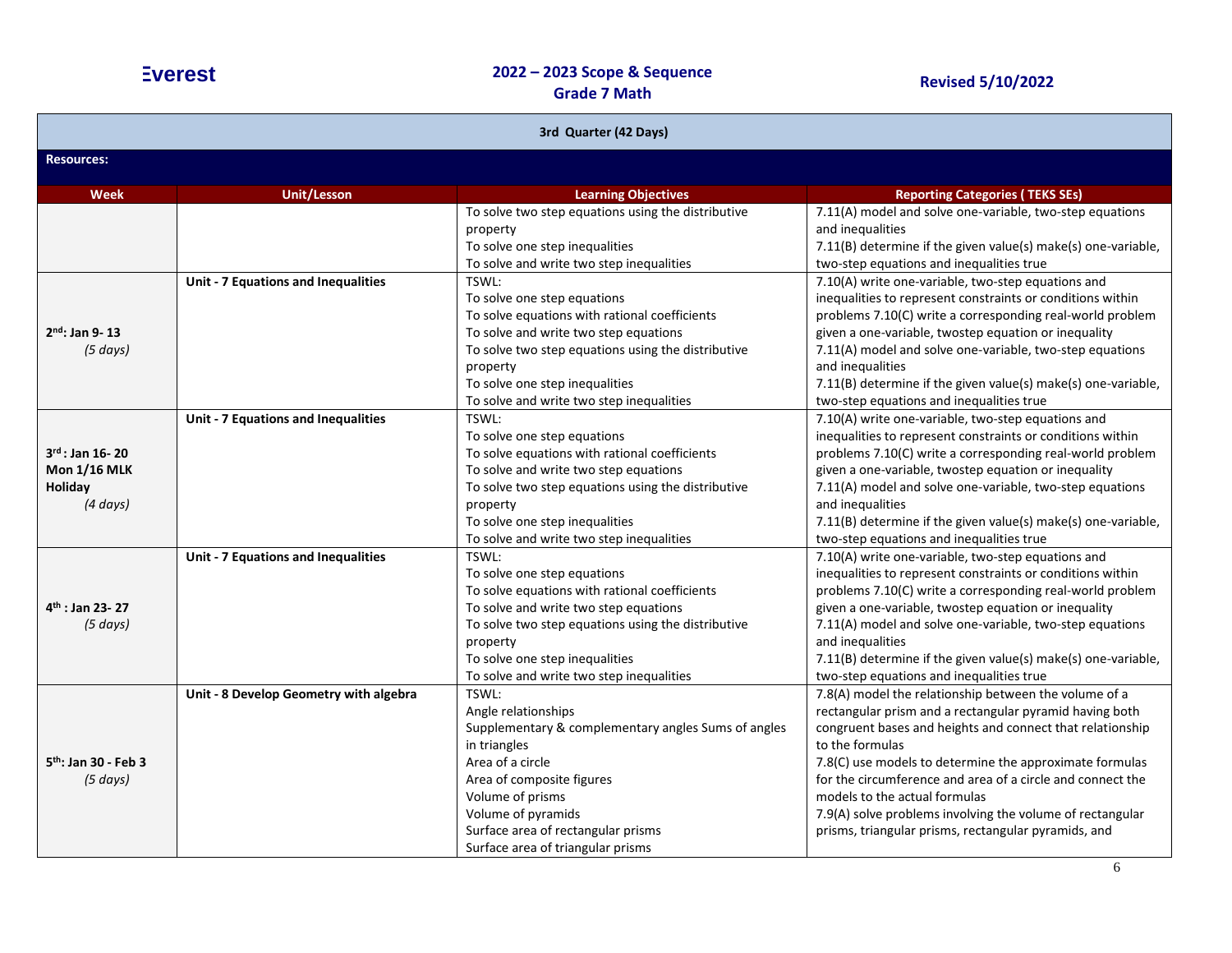| 3rd Quarter (42 Days)                        |                                        |                                                                                                                                                                                                                                                                                                       |                                                                                                                                                                                                                                                                                                                                                                                                                                                                                                                                                                                                                                                                                                                                                                                                                                                                                                                                                                                                                                                                                                                            |  |
|----------------------------------------------|----------------------------------------|-------------------------------------------------------------------------------------------------------------------------------------------------------------------------------------------------------------------------------------------------------------------------------------------------------|----------------------------------------------------------------------------------------------------------------------------------------------------------------------------------------------------------------------------------------------------------------------------------------------------------------------------------------------------------------------------------------------------------------------------------------------------------------------------------------------------------------------------------------------------------------------------------------------------------------------------------------------------------------------------------------------------------------------------------------------------------------------------------------------------------------------------------------------------------------------------------------------------------------------------------------------------------------------------------------------------------------------------------------------------------------------------------------------------------------------------|--|
| <b>Resources:</b>                            |                                        |                                                                                                                                                                                                                                                                                                       |                                                                                                                                                                                                                                                                                                                                                                                                                                                                                                                                                                                                                                                                                                                                                                                                                                                                                                                                                                                                                                                                                                                            |  |
| <b>Week</b>                                  | <b>Unit/Lesson</b>                     | <b>Learning Objectives</b>                                                                                                                                                                                                                                                                            | <b>Reporting Categories (TEKS SEs)</b>                                                                                                                                                                                                                                                                                                                                                                                                                                                                                                                                                                                                                                                                                                                                                                                                                                                                                                                                                                                                                                                                                     |  |
|                                              |                                        | Surface area of pyramids                                                                                                                                                                                                                                                                              | triangular pyramids 7.9(B) determine the circumference and<br>area of circles<br>7.9(C) determine the area of composite figures containing<br>combinations of rectangles, squares, parallelograms,<br>trapezoids, triangles, semicircles, and quarter circles<br>7.9(D) solve problems involving the lateral and total surface<br>area of a rectangular prism, rectangular pyramid, triangular<br>prism, and triangular pyramid by determining the area of<br>the shape's net<br>7.11(C) write and solve equations using geometry concepts,<br>including the sum of the angles in a triangle, and angle                                                                                                                                                                                                                                                                                                                                                                                                                                                                                                                    |  |
| $6th$ : Feb 6-10<br>(5 days)                 | Unit - 8 Develop Geometry with algebra | TSWL:<br>Angle relationships<br>Supplementary & complementary angles Sums of angles<br>in triangles<br>Area of a circle<br>Area of composite figures<br>Volume of prisms<br>Volume of pyramids<br>Surface area of rectangular prisms<br>Surface area of triangular prisms<br>Surface area of pyramids | relationship<br>7.8(A) model the relationship between the volume of a<br>rectangular prism and a rectangular pyramid having both<br>congruent bases and heights and connect that relationship<br>to the formulas<br>7.8(C) use models to determine the approximate formulas<br>for the circumference and area of a circle and connect the<br>models to the actual formulas<br>7.9(A) solve problems involving the volume of rectangular<br>prisms, triangular prisms, rectangular pyramids, and<br>triangular pyramids 7.9(B) determine the circumference and<br>area of circles<br>7.9(C) determine the area of composite figures containing<br>combinations of rectangles, squares, parallelograms,<br>trapezoids, triangles, semicircles, and quarter circles<br>7.9(D) solve problems involving the lateral and total surface<br>area of a rectangular prism, rectangular pyramid, triangular<br>prism, and triangular pyramid by determining the area of<br>the shape's net<br>7.11(C) write and solve equations using geometry concepts,<br>including the sum of the angles in a triangle, and angle<br>relationship |  |
| 7 <sup>th</sup> : Feb 13-17<br>$(4 \, days)$ | Unit - 8 Develop Geometry with algebra | TSWL:<br>Angle relationships<br>Supplementary & complementary angles Sums of angles<br>in triangles<br>Area of a circle                                                                                                                                                                               | 7.8(A) model the relationship between the volume of a<br>rectangular prism and a rectangular pyramid having both<br>congruent bases and heights and connect that relationship<br>to the formulas                                                                                                                                                                                                                                                                                                                                                                                                                                                                                                                                                                                                                                                                                                                                                                                                                                                                                                                           |  |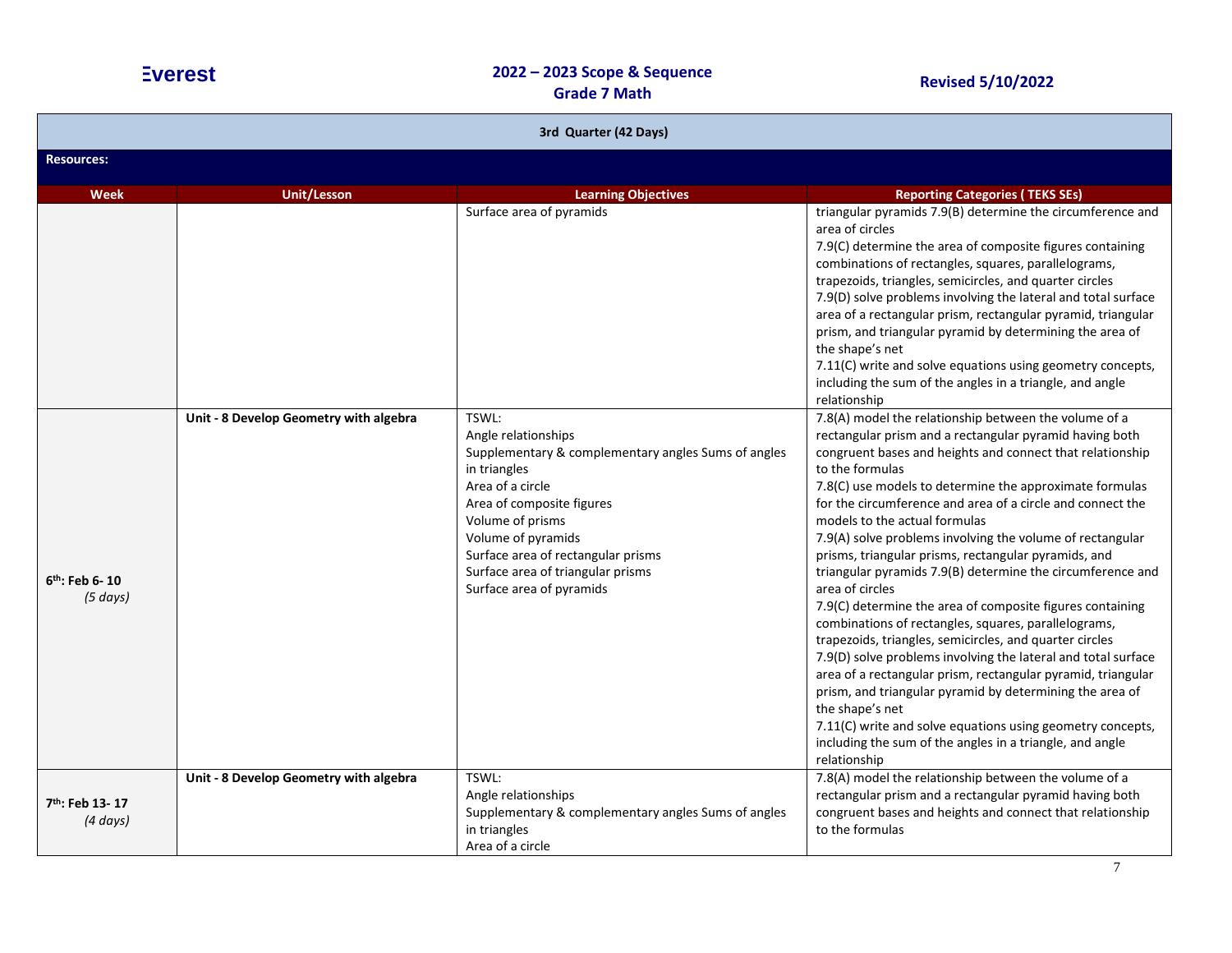| 3rd Quarter (42 Days)                                                          |                                        |                                                                                                                                                                                                                                                                                                       |                                                                                                                                                                                                                                                                                                                                                                                                                                                                                                                                                                                                                                                                                                                                                                                                                                                                                                                                                                                                                                                                                                            |  |
|--------------------------------------------------------------------------------|----------------------------------------|-------------------------------------------------------------------------------------------------------------------------------------------------------------------------------------------------------------------------------------------------------------------------------------------------------|------------------------------------------------------------------------------------------------------------------------------------------------------------------------------------------------------------------------------------------------------------------------------------------------------------------------------------------------------------------------------------------------------------------------------------------------------------------------------------------------------------------------------------------------------------------------------------------------------------------------------------------------------------------------------------------------------------------------------------------------------------------------------------------------------------------------------------------------------------------------------------------------------------------------------------------------------------------------------------------------------------------------------------------------------------------------------------------------------------|--|
| <b>Resources:</b>                                                              |                                        |                                                                                                                                                                                                                                                                                                       |                                                                                                                                                                                                                                                                                                                                                                                                                                                                                                                                                                                                                                                                                                                                                                                                                                                                                                                                                                                                                                                                                                            |  |
| Week                                                                           | <b>Unit/Lesson</b>                     | <b>Learning Objectives</b>                                                                                                                                                                                                                                                                            | <b>Reporting Categories (TEKS SEs)</b>                                                                                                                                                                                                                                                                                                                                                                                                                                                                                                                                                                                                                                                                                                                                                                                                                                                                                                                                                                                                                                                                     |  |
|                                                                                |                                        | Area of composite figures<br>Volume of prisms<br>Volume of pyramids<br>Surface area of rectangular prisms<br>Surface area of triangular prisms<br>Surface area of pyramids                                                                                                                            | 7.8(C) use models to determine the approximate formulas<br>for the circumference and area of a circle and connect the<br>models to the actual formulas<br>7.9(A) solve problems involving the volume of rectangular<br>prisms, triangular prisms, rectangular pyramids, and<br>triangular pyramids 7.9(B) determine the circumference and<br>area of circles<br>7.9(C) determine the area of composite figures containing<br>combinations of rectangles, squares, parallelograms,<br>trapezoids, triangles, semicircles, and quarter circles<br>7.9(D) solve problems involving the lateral and total surface<br>area of a rectangular prism, rectangular pyramid, triangular<br>prism, and triangular pyramid by determining the area of<br>the shape's net<br>7.11(C) write and solve equations using geometry concepts,<br>including the sum of the angles in a triangle, and angle<br>relationship                                                                                                                                                                                                     |  |
| 8 <sup>th</sup> : Feb 20-24<br>Mon 2/20 District<br><b>PD</b><br>$(4 \, days)$ | Unit - 8 Develop Geometry with algebra | TSWL:<br>Angle relationships<br>Supplementary & complementary angles Sums of angles<br>in triangles<br>Area of a circle<br>Area of composite figures<br>Volume of prisms<br>Volume of pyramids<br>Surface area of rectangular prisms<br>Surface area of triangular prisms<br>Surface area of pyramids | 7.8(A) model the relationship between the volume of a<br>rectangular prism and a rectangular pyramid having both<br>congruent bases and heights and connect that relationship<br>to the formulas<br>7.8(C) use models to determine the approximate formulas<br>for the circumference and area of a circle and connect the<br>models to the actual formulas<br>7.9(A) solve problems involving the volume of rectangular<br>prisms, triangular prisms, rectangular pyramids, and<br>triangular pyramids 7.9(B) determine the circumference and<br>area of circles<br>7.9(C) determine the area of composite figures containing<br>combinations of rectangles, squares, parallelograms,<br>trapezoids, triangles, semicircles, and quarter circles<br>7.9(D) solve problems involving the lateral and total surface<br>area of a rectangular prism, rectangular pyramid, triangular<br>prism, and triangular pyramid by determining the area of<br>the shape's net<br>7.11(C) write and solve equations using geometry concepts,<br>including the sum of the angles in a triangle, and angle<br>relationship |  |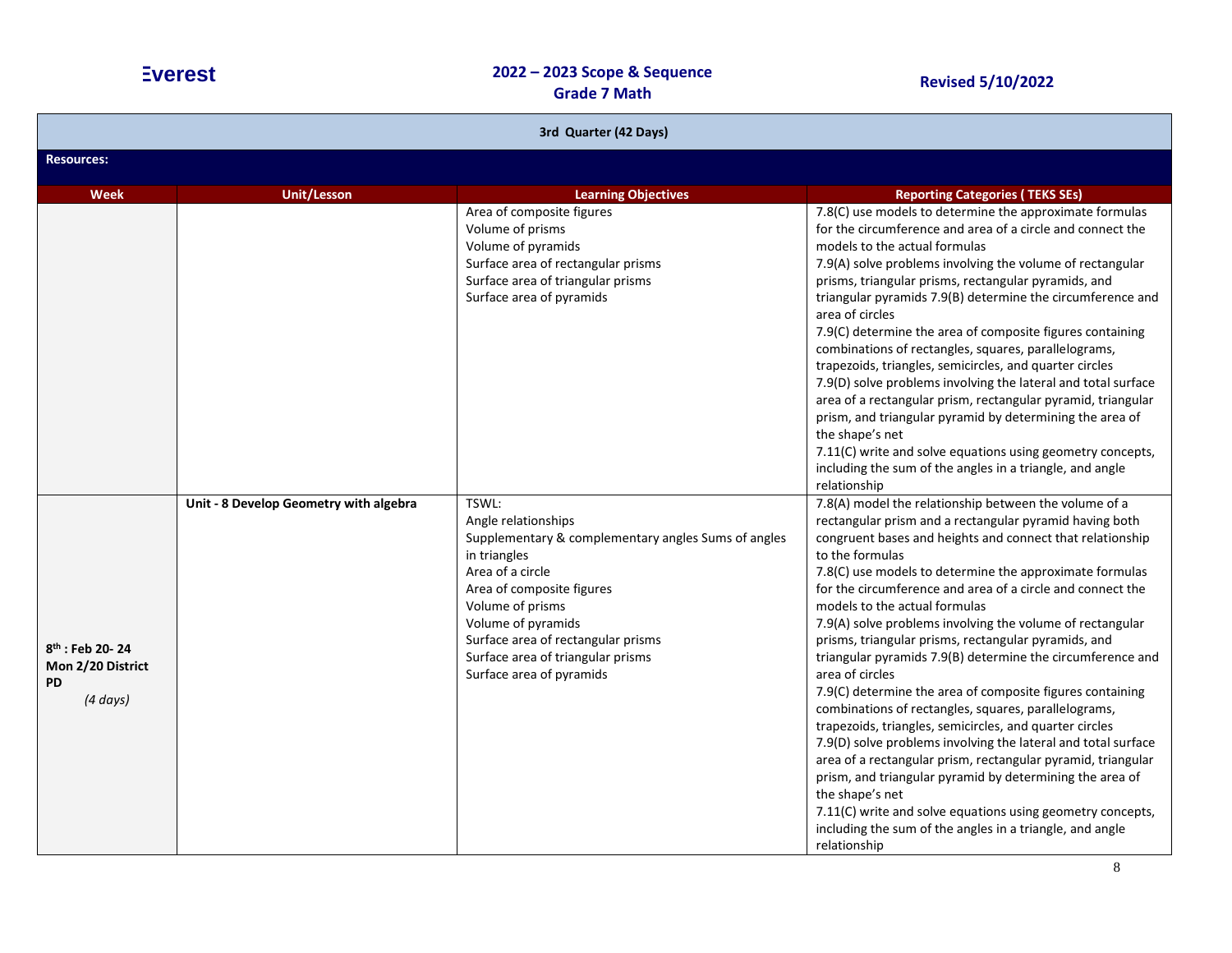| 3rd Quarter (42 Days)                     |                                  |                                                                                                                                                                                                                                                                      |                                                                                                                                                                                                                                                                                                                                                                                                                                                                                                                                                                                                                                                                                |  |  |
|-------------------------------------------|----------------------------------|----------------------------------------------------------------------------------------------------------------------------------------------------------------------------------------------------------------------------------------------------------------------|--------------------------------------------------------------------------------------------------------------------------------------------------------------------------------------------------------------------------------------------------------------------------------------------------------------------------------------------------------------------------------------------------------------------------------------------------------------------------------------------------------------------------------------------------------------------------------------------------------------------------------------------------------------------------------|--|--|
| <b>Resources:</b>                         |                                  |                                                                                                                                                                                                                                                                      |                                                                                                                                                                                                                                                                                                                                                                                                                                                                                                                                                                                                                                                                                |  |  |
| <b>Week</b>                               | <b>Unit/Lesson</b>               | <b>Learning Objectives</b>                                                                                                                                                                                                                                           | <b>Reporting Categories (TEKS SEs)</b>                                                                                                                                                                                                                                                                                                                                                                                                                                                                                                                                                                                                                                         |  |  |
| $9th$ : Feb 27 – Mar3<br>(5 days)         | Unit - 9 Statistics and sampling | TSWL:<br>Bar graphs<br>Dot plots<br>Circle graphs<br>To make a prediction about a population<br>To understand biased and unbiased samples<br>To understand and interpret misleading graphs and<br>statistics Compare populations<br>To select an appropriate display | 7.6(F) use data from a random sample to make inferences<br>about a population<br>7.6(G) solve problems using data represented in bar graphs,<br>dot plots, and circle graphs, including part to whole and part<br>to part comparisons and equivalents<br>7.12(A) compare two groups of numeric data u sing<br>comparative dot plots or box plots by comparing their<br>shapes, centers, and spreads 7.12(B) use data from a<br>random sample to make inferences about a population<br>7.12(C) compare two populations based on data in random<br>samples from these populations, including informal<br>comparative inferences about differences between the two<br>populations |  |  |
| 10th: 1st; Mar 6-10<br>$(5 \text{ days})$ | Unit - 9 Statistics and sampling | TSWL:<br>Bar graphs<br>Dot plots<br>Circle graphs<br>To make predictions about populations<br>Biased and unbiased samples<br>To interpret misleading graphs and statistics<br>To compare populations<br>To select appropriate display                                | 7.6(F) use data from a random sample to make inferences<br>about a population<br>7.6(G) solve problems using data represented in bar graphs,<br>dot plots, and circle graphs, including part to whole and part<br>to part comparisons and equivalents<br>7.12(A) compare two groups of numeric data u sing<br>comparative dot plots or box plots by comparing their<br>shapes, centers, and spreads 7.12(B) use data from a<br>random sample to make inferences about a population<br>7.12(C) compare two populations based on data in random<br>samples from these populations, including informal<br>comparative inferences about differences between the two<br>populations |  |  |

| 4th Quarter (49 Days) |                                  |                            |                                                         |
|-----------------------|----------------------------------|----------------------------|---------------------------------------------------------|
| Resources:            |                                  |                            |                                                         |
| Week                  | <b>Unit/Lesson</b>               | <b>Learning Objectives</b> | <b>Reporting Categories (TEKS SEs)</b>                  |
|                       | <b>Spring Break</b>              |                            |                                                         |
| 1st: Mar 20-24        | Unit - 9 Statistics and sampling | TSWL:                      | 7.6(F) use data from a random sample to make inferences |
| 3/23 Ramadan          |                                  | Bar graphs                 | about a population                                      |
| <b>Begins</b>         |                                  | Dot plots                  |                                                         |
| (5 days)              |                                  | Circle graphs              |                                                         |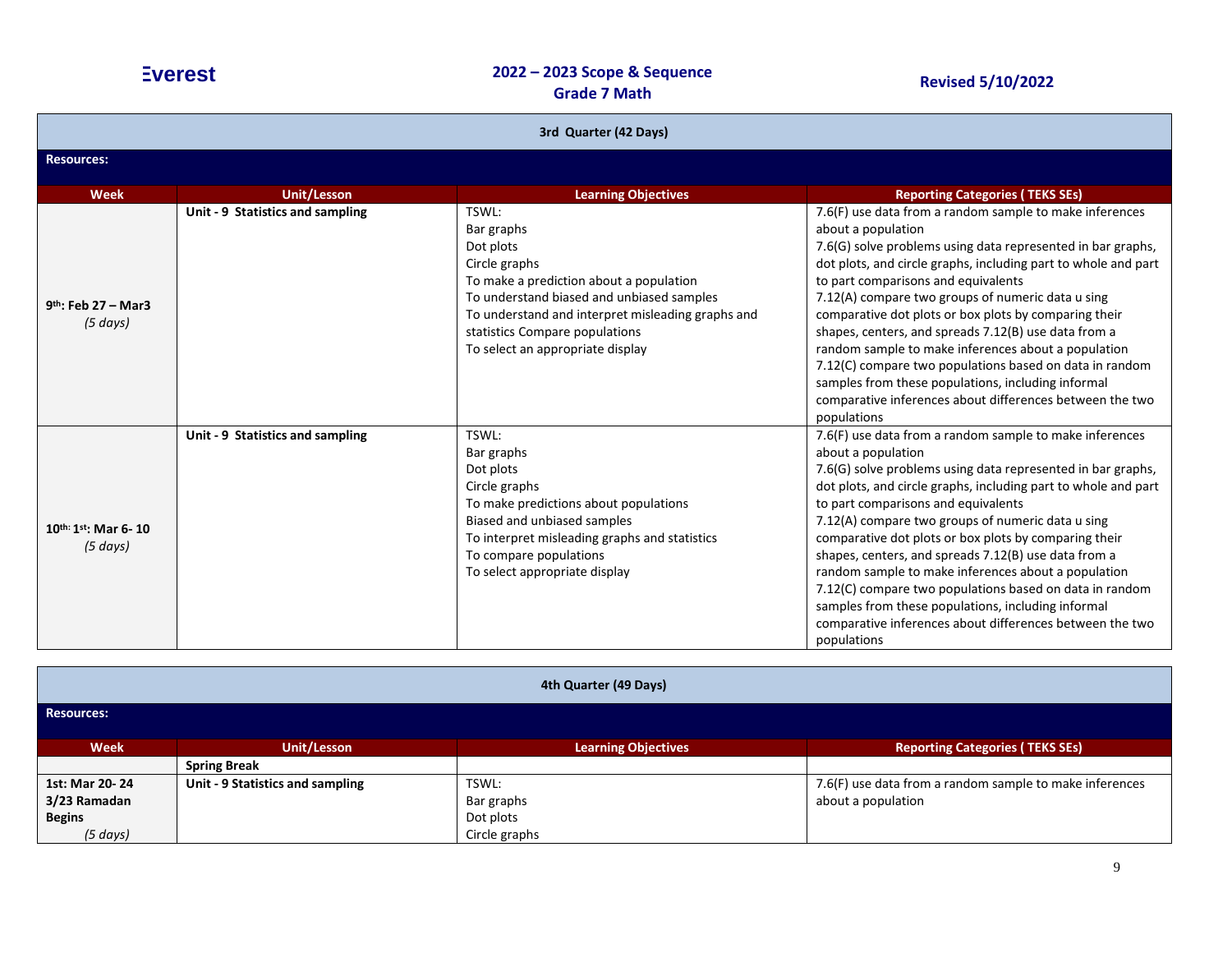| 4th Quarter (49 Days)        |                                       |                                                                                                                                                                                  |                                                                                                                                                                                                                                                                                                                                                                                                                                                                                                                                                                                                                                                                                                                                                                                                                                                                                                        |  |  |
|------------------------------|---------------------------------------|----------------------------------------------------------------------------------------------------------------------------------------------------------------------------------|--------------------------------------------------------------------------------------------------------------------------------------------------------------------------------------------------------------------------------------------------------------------------------------------------------------------------------------------------------------------------------------------------------------------------------------------------------------------------------------------------------------------------------------------------------------------------------------------------------------------------------------------------------------------------------------------------------------------------------------------------------------------------------------------------------------------------------------------------------------------------------------------------------|--|--|
| <b>Resources:</b>            |                                       |                                                                                                                                                                                  |                                                                                                                                                                                                                                                                                                                                                                                                                                                                                                                                                                                                                                                                                                                                                                                                                                                                                                        |  |  |
| <b>Week</b>                  | <b>Unit/Lesson</b>                    | <b>Learning Objectives</b>                                                                                                                                                       | <b>Reporting Categories (TEKS SEs)</b>                                                                                                                                                                                                                                                                                                                                                                                                                                                                                                                                                                                                                                                                                                                                                                                                                                                                 |  |  |
|                              |                                       | To make predictions about populations<br>Biased and unbiased samples<br>To interpret misleading graphs and statistics<br>To compare populations<br>To select appropriate display | 7.6(G) solve problems using data represented in bar graphs,<br>dot plots, and circle graphs, including part to whole and part<br>to part comparisons and equivalents<br>7.12(A) compare two groups of numeric data u sing<br>comparative dot plots or box plots by comparing their<br>shapes, centers, and spreads 7.12(B) use data from a<br>random sample to make inferences about a population<br>7.12(C) compare two populations based on data in random<br>samples from these populations, including informal<br>comparative inferences about differences between the two                                                                                                                                                                                                                                                                                                                         |  |  |
| 2nd: Mar 27 - 31<br>(5 days) | Unit - 10 Personal Financial Literacy | TSWL:<br>Sales and income tax<br>Personal and family budgets<br>Assets and liabilities<br>Simple & compound interest<br>Monetary incentives                                      | populations<br>7.13(A) calculate the sales tax for a given purchase and<br>calculate income tax for earned wages<br>7.13(B) identify the components of a personal budget,<br>including income; planned savings for college, retirement,<br>and emergencies; taxes; and fixed and variable expenses,<br>and calculate what percentage each category comprises of<br>the total budget<br>7.13(C) create and organize a financial assets and liabilities<br>record and construct a net worth statement<br>7.13(D) use a family budget estimator to determine the<br>minimum household budget and average hourly wage<br>needed for a family to meet its basic needs in the student's<br>city or another large city nearby<br>7.13(E) calculate and compare simple interest and<br>compound interest earnings<br>7.13(F) analyze and compare monetary incentives, including<br>sales, rebates, and coupons |  |  |
| 3rd: Apr 3-7<br>(5 days)     | Unit - 10 Personal Financial Literacy | TSWL:<br>Sales and income tax<br>Personal and family budgets<br><b>Assets and liabilities</b><br>Simple & compound interest<br>Monetary incentives                               | 7.13(A) calculate the sales tax for a given purchase and<br>calculate income tax for earned wages<br>7.13(B) identify the components of a personal budget,<br>including income; planned savings for college, retirement,<br>and emergencies; taxes; and fixed and variable expenses,<br>and calculate what percentage each category comprises of<br>the total budget<br>7.13(C) create and organize a financial assets and liabilities<br>record and construct a net worth statement                                                                                                                                                                                                                                                                                                                                                                                                                   |  |  |